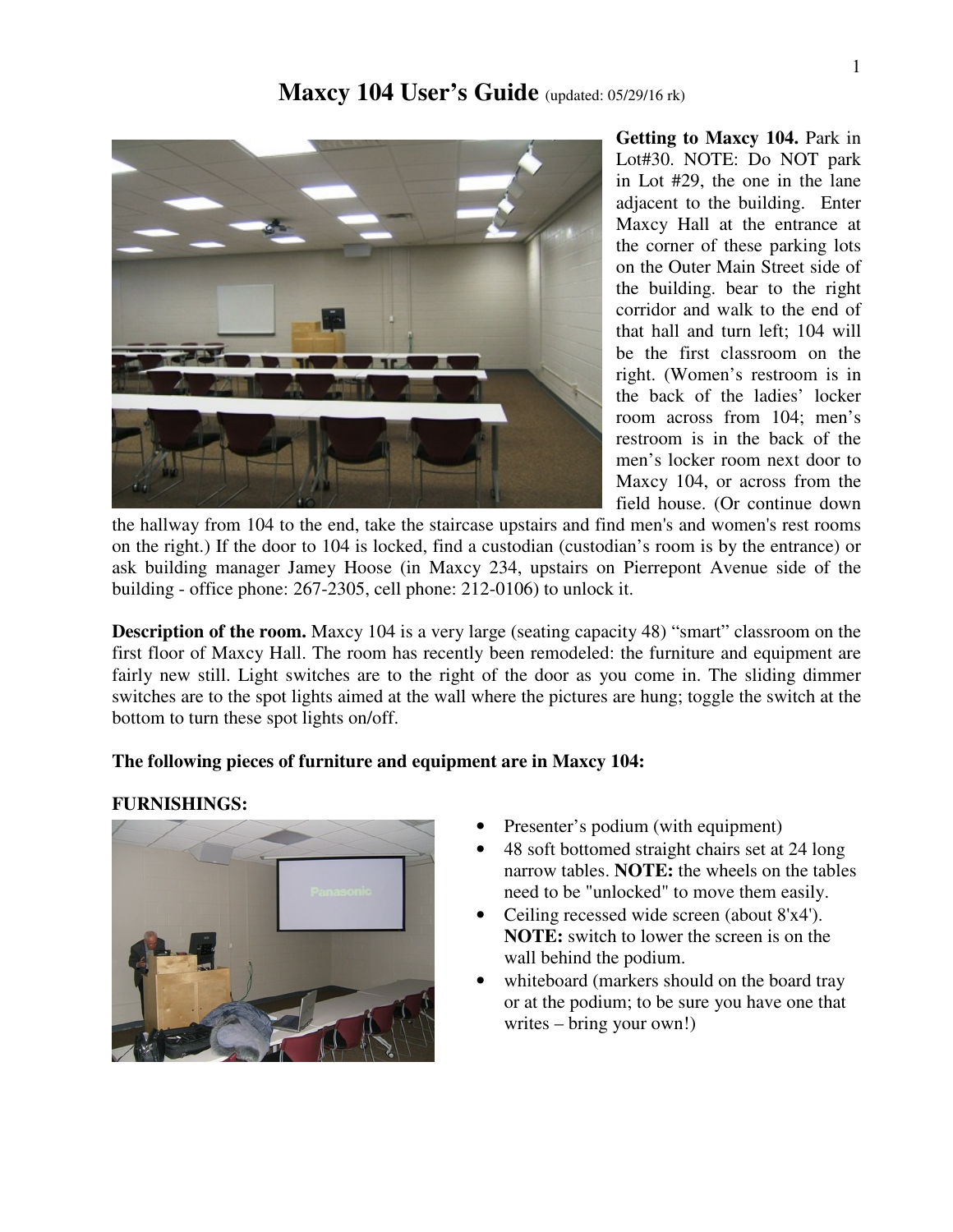**TECH: At the Podium** (Careful! Do not trip over the wires!):



**Computer: Small metal box** (with a slit for a CD/DVD). **Cables** from the computer: USB cable (for a flash drive or other USB media), VGA cable (used to hook up your laptop), audio cable (used to hook up sound from your laptop). **Software:** Windows Vista; Microsoft Office with PowerPoint, Excel, etc.; Windows Media Player; etc. and high speed Internet connection) At boot-up, the computer can be set to be a **MAC or a PC**. [**Login & Password** needed]: The SOAR login is: xsoar1 The password is:

(Write in the password when given to you.) Call the SOAR office if you need

to be told the password again: 267-2690 office hours 9-2 MWF). Do not share this password with anyone. Be sure to **log off** SOAR from the computer when you finish. (Do **NOT** power-down computer.)

**Monitor** (this is a special "sports" model with provisions for annotating the screen views). It stays on all the time. (Do **NOT** power-down the monitor.)

Panasonic VCR/DVD (Software: Windows Media Player; InterVideo /Win DVD)

**Switcher** (with input switching for the computer, VCR/DVD player, external audio, external laptop computer)



# **To play a DVD or VIDEO TAPE –** use the

VCR/DVD player (you don't have to log on to use this) in the podium; you can also use the DVD slot (put disc in upside down!) in the computer box, but you have to log on to do this; it auto plays in AVI *(may not be up to date)* 

**1.** Lower the screen (switch is on the wall behind the podium.

**2. Power on** the overhead projector by using the "**DISPLAY"** button. (**NOTE:** the display light is always showing whether the projector is on or off. When it is blinking, it is cooling down or powering up. Wait until it stops blinking before you do anything else. Always **power off** the display when you finish: replacement lamps cost hundreds of dollars!).

**3. Select "DVD" or VIDEO TAPE** (DVD - first button on the  $2<sup>nd</sup>$  row; VCR last button  $1<sup>st</sup>$  row) **4. Put in your DVD** or **VIDEO TAPE.** You do not need to use any settings on the DVD/VCR

player itself. Use the **DVD & VCR Control** box on the Switcher to navigate to where you want to be. The **ENTER** button is used to activate your selections from the menu. Use the **PAUSE**  button to pause your program. Push **PLAY** to play.

**5.** Use the Extron **VOLUME** knob to increase or lower the sound level (a good solution should you pause your DVD and hear background TV or radio signals! the "**MUTE**" button also works well for this problem noise.)

**6.** You can also use the **DVD/VCR REMOTE,** if there is one at the podium.